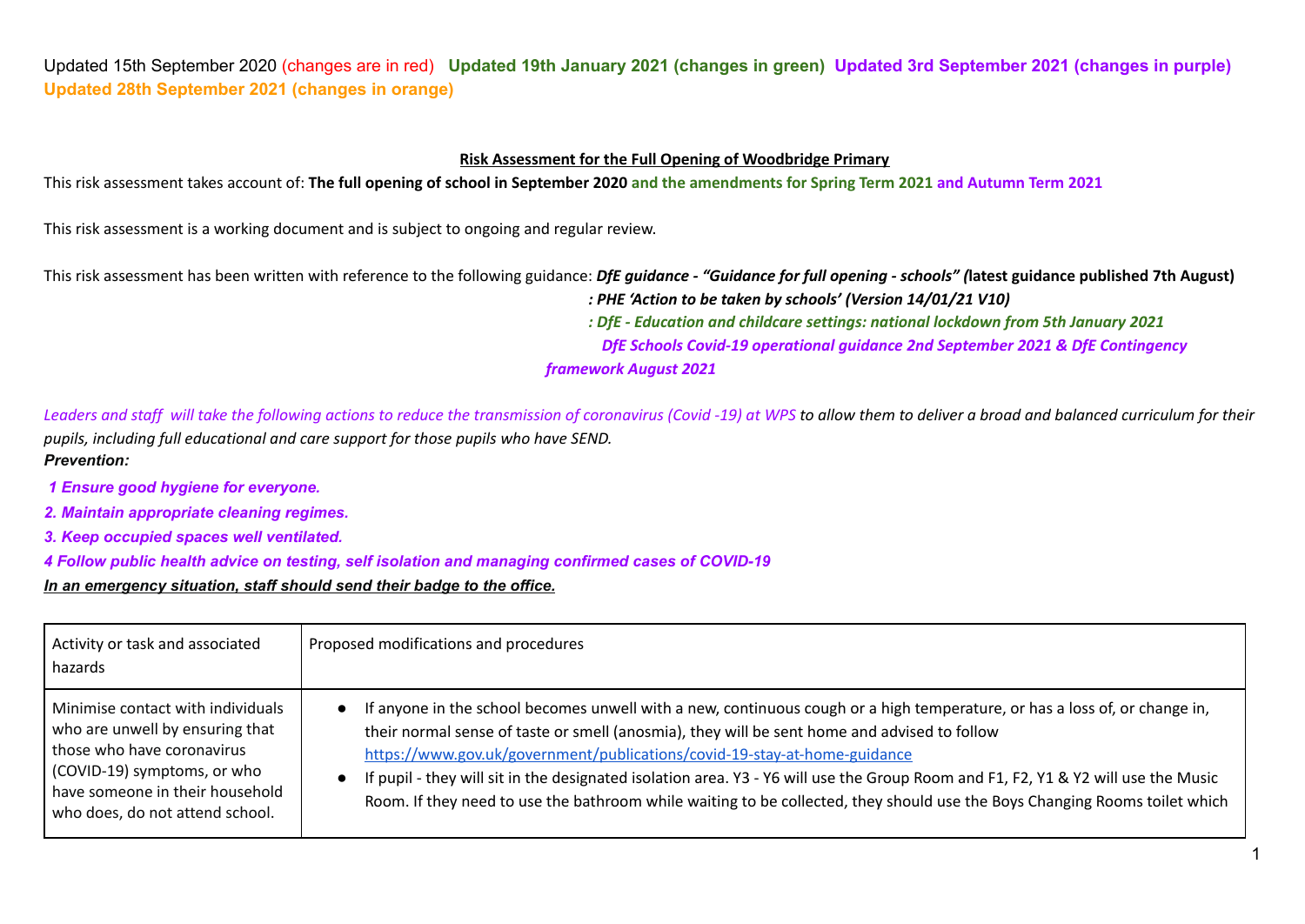|                                                                                                | must be cleaned and disinfected using standard cleaning products before being used by anyone else.<br>Staff dealing with the unwell pupil (this staff member should be double jabbed) prior to collection will wear PPE and should<br>$\bullet$<br>try to keep a distance of 2m away from the child. Any child in isolation will be supervised. Advice on PPE can be found here<br>https://www.gov.uk/government/publications/safe-working-in-education-childcare-and-childrens-social-care/safe-working-in-<br>education-childcare-and-childrens-social-care-settings-including-the-use-of-personal-protective-equipment-ppe<br>Other staff or pupils within the same class as the unwell person will be notified but do not need to self-isolate unless they<br>$\bullet$<br>develop symptoms themselves or if the symptomatic person subsequently tests positive. They must wash their hands<br>thoroughly for 20 seconds with soap and running water or use hand sanitiser after contact and the area around the person<br>with symptoms must be cleaned with normal household disinfectant after they have left.<br>If a child displays symptoms, we may monitor their temperature and record the results on a First Aid form and pass this on to<br>the child's parents. |
|------------------------------------------------------------------------------------------------|--------------------------------------------------------------------------------------------------------------------------------------------------------------------------------------------------------------------------------------------------------------------------------------------------------------------------------------------------------------------------------------------------------------------------------------------------------------------------------------------------------------------------------------------------------------------------------------------------------------------------------------------------------------------------------------------------------------------------------------------------------------------------------------------------------------------------------------------------------------------------------------------------------------------------------------------------------------------------------------------------------------------------------------------------------------------------------------------------------------------------------------------------------------------------------------------------------------------------------------------------------------------------------|
| Clean hands more thoroughly than<br>usual.                                                     | Pupils and staff to use sanitiser on entry to the building (sanitiser placed at each entry point). There is no requirement to wash<br>hands again once arriving into the classroom, apart from Early Years who will wash their hands on arrival into the classroom.<br>Pupils and staff are required to wash their hands for 20 seconds on arrival at school, before lunch and after using the toilet.<br>Hand sanitiser will be used throughout the day i.e when moving from one area of the building to another and before going<br>home.<br>Children will be taught/reminded and supervised doing this, where possible, and there will be only 2 children in each toilet<br>area at a time, using alternate sinks.<br>Hand sanitiser to be used when hand washing is not readily available.<br>Suitable amounts of hand wash and correct temperature of water provided.                                                                                                                                                                                                                                                                                                                                                                                                     |
| Ensure good respiratory hygiene<br>by promoting the 'catch it, bin it,<br>kill it' approach    | Notices are around the building to remind everyone of the procedures<br>$\bullet$<br>Everyone is encouraged to cough or sneeze into a tissue or into their elbow.<br>Bins will be lidded (lids will be cleaned throughout the day). Each class will be supplied with extra bin bags.<br>Everyone is encouraged not to touch their eyes, nose or mouth.<br>Recordings of songs and stories will be shared with the children to promote good hygiene and to develop children's<br>understanding of COVID-19.                                                                                                                                                                                                                                                                                                                                                                                                                                                                                                                                                                                                                                                                                                                                                                     |
| Introduce enhanced cleaning,<br>including cleaning frequently<br>touched surfaces often, using | Our cleaners will have thoroughly cleaned all banisters, light switches, door handles, other high contact points, surfaces, toilet<br>$\bullet$<br>flush handles and seats, taps and washing facilities every day (cleaning by cleaning staff must take place at least 30 minutes                                                                                                                                                                                                                                                                                                                                                                                                                                                                                                                                                                                                                                                                                                                                                                                                                                                                                                                                                                                              |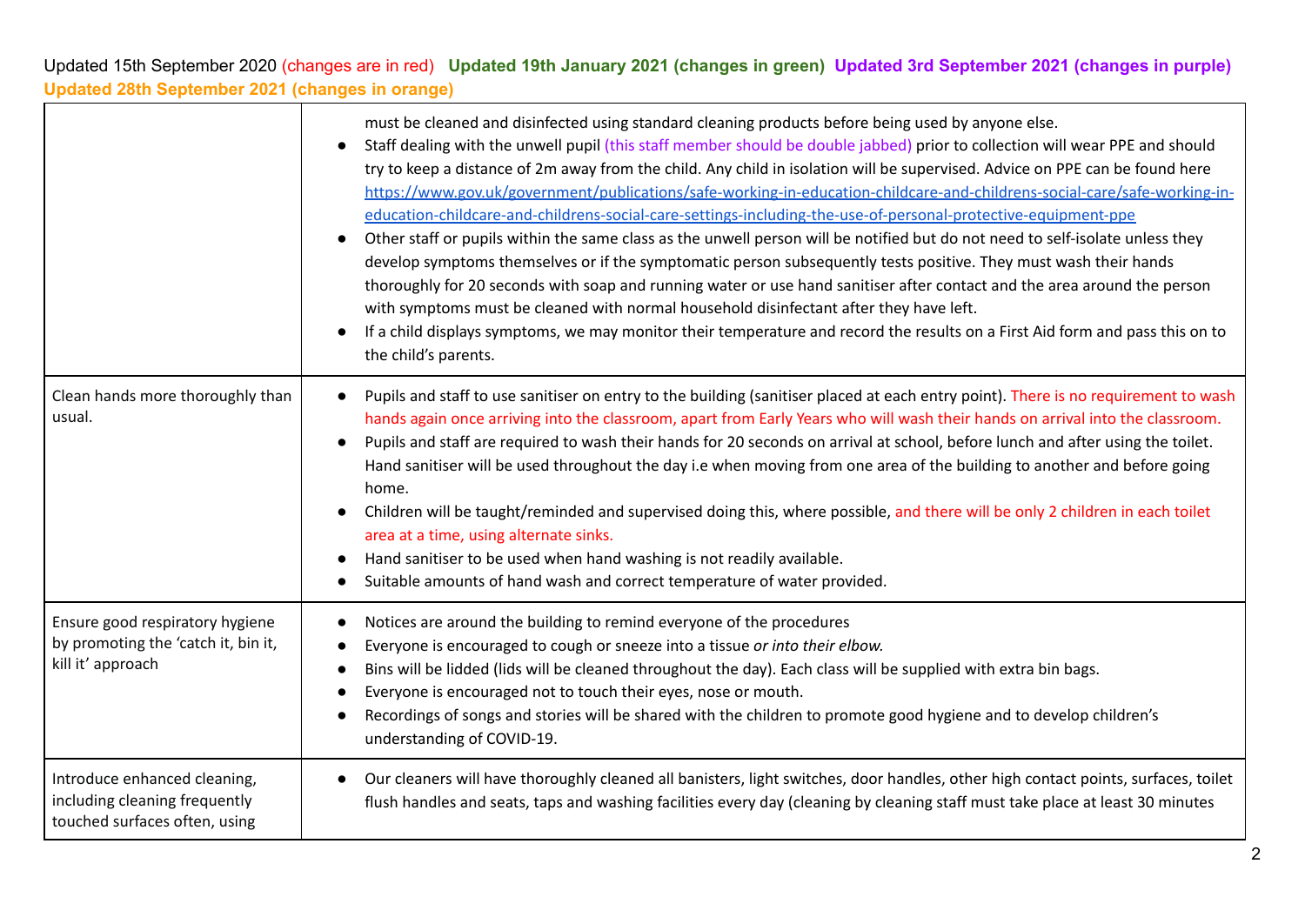| standard products such as<br>detergents and bleach                                          | after the last person has left the room).<br>Staff will be responsible for cleaning high contact points in their classrooms throughout the day (light switches, chairs, tables<br>and equipment).<br>Site Manager will also be on site before staff and children and will ensure hand sanitiser stations, hand washing facilities, hand<br>$\bullet$<br>towels, toilet rolls are fully stocked. A weekly check of stock levels will be checked and extra supplies ordered in good time<br>Office staff to clean office computer keyboards, surfaces, photocopier and other high contact surfaces.<br>$\bullet$<br>Gloves (covering wrists) should be worn before undertaking any cleaning activity.<br>Each learning area to have access to gloves and disinfectant spray.<br>If a child coughs or sneezes on a piece of equipment it should be cleaned immediately.                                                                                                                                                                                                                                                                                                                                                                                                                                                                                                                                                                                                                                                                               |
|---------------------------------------------------------------------------------------------|----------------------------------------------------------------------------------------------------------------------------------------------------------------------------------------------------------------------------------------------------------------------------------------------------------------------------------------------------------------------------------------------------------------------------------------------------------------------------------------------------------------------------------------------------------------------------------------------------------------------------------------------------------------------------------------------------------------------------------------------------------------------------------------------------------------------------------------------------------------------------------------------------------------------------------------------------------------------------------------------------------------------------------------------------------------------------------------------------------------------------------------------------------------------------------------------------------------------------------------------------------------------------------------------------------------------------------------------------------------------------------------------------------------------------------------------------------------------------------------------------------------------------------------------------|
| Minimise contact between<br>individuals and maintain social<br>distancing wherever possible | Each Year Group Class will be known as a 'group' (or bubble).<br>Jan 2021 paired year group bubbles (F1+F2; Y1+Y2; Y3+4; Y5+Y6) (mixing at playtimes to initially be kept to a minimum)<br>Pupils and staff will remain in the same group, wherever possible.<br>Early Years and KS1 children may be divided into smaller groups within the class to allow them to sit together and share<br>$\bullet$<br>resources. They will not be expected to practise social distancing. Extra consideration has been given to the Early Years setting<br>and this guidance is available upon request.<br>KS2 children will be allocated their own desk space and labelled chair which will be appropriately spaced from others. Desks<br>will be forward facing and in rows.<br>Adults should try to stay 2m distance away from each other and from the children. They should avoid face to face contact with<br>$\bullet$<br>anyone and minimise time spent within 1 metre of anyone.<br>There will be no large gatherings with more than one group. This means no school assemblies, concerts etc.<br>$\bullet$<br>Lunch will be provided as a 'Grab a Bag' system and will be eaten in the classrooms or designated outside area.<br>From October 1st until half term, each class will eat in the hall on 2 occasions. This will initially be one class at a time. During<br>$\bullet$<br>this time all other classes will remain in the classroom or designated outside area.<br>Staff will use their activity areas as their 'staff room'.<br>$\bullet$ |
| To ensure the safe entry and exit<br>to/from the building for<br>Staff<br>Pupils<br>Parents | Designated entrance doors for different groups<br>1 adult for each paired year group<br>School day 8.45/9.00 - 3.15/3.30 not staggered<br>Adults to wear masks at collection points - parents encouraged to wear masks also<br>• Each year will use entrance/exit as follows:-                                                                                                                                                                                                                                                                                                                                                                                                                                                                                                                                                                                                                                                                                                                                                                                                                                                                                                                                                                                                                                                                                                                                                                                                                                                                     |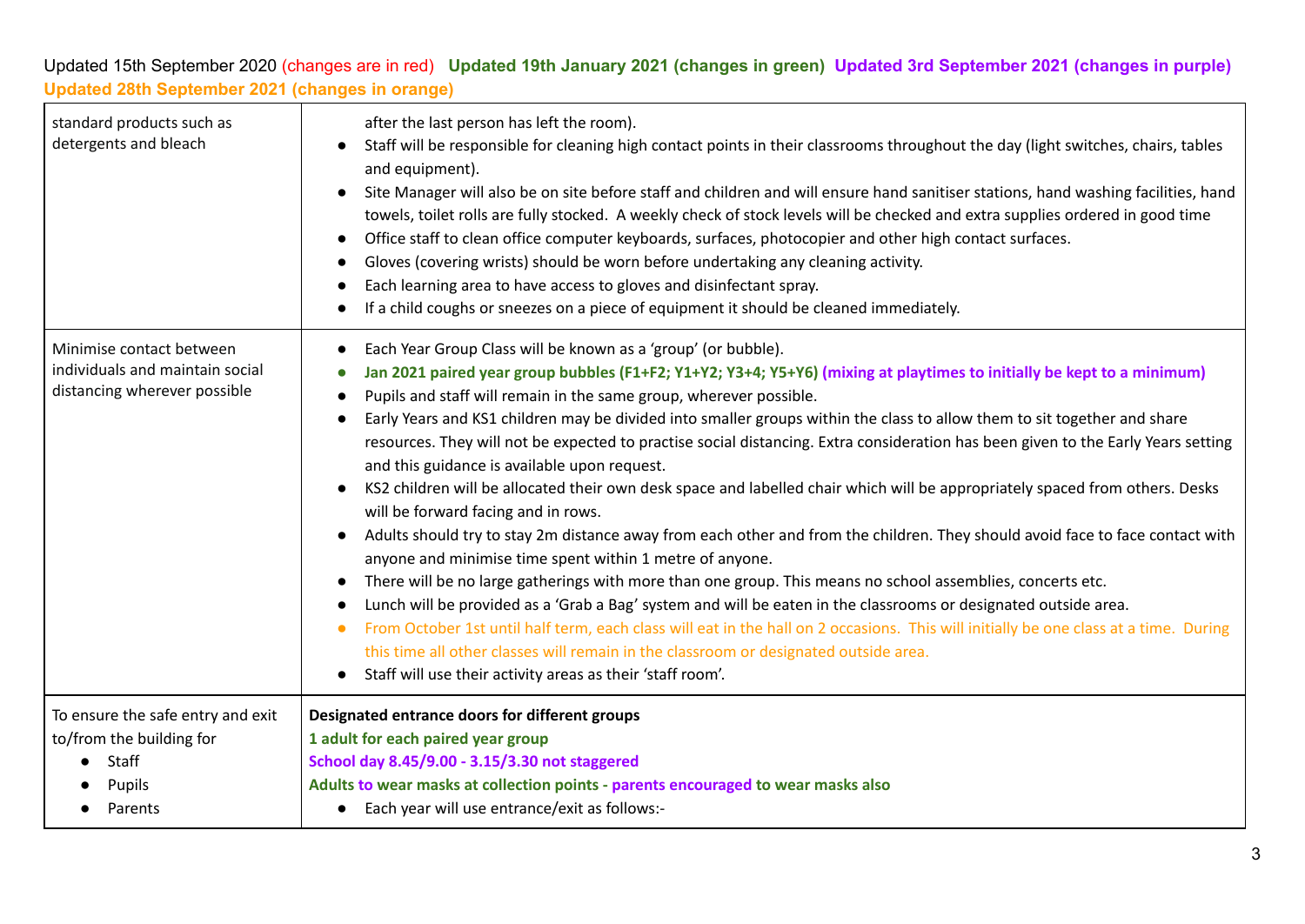| Visitors<br>In the event of an emergency<br>groups should not adhere to the<br>exit rules in this plan but leave | F1 & F2 Main Front Doors<br>$\circ$<br>Y1 & Y2 - Wooden Playground Gates (keep right)<br>$\circ$<br>Y3 & Y4 Nursery Gate (to the right of the main front doors & collected from Y3 shelter and Y4 gazebo)<br>$\circ$<br>Y5 & 6 - Five-Bar Gate to Field<br>$\circ$                                                                                                                                                                                                                                                                                                                                                                                                                                                                                                                                                                                                                                                                                                                                                                                                                                                                                                                                                                                                |
|------------------------------------------------------------------------------------------------------------------|-------------------------------------------------------------------------------------------------------------------------------------------------------------------------------------------------------------------------------------------------------------------------------------------------------------------------------------------------------------------------------------------------------------------------------------------------------------------------------------------------------------------------------------------------------------------------------------------------------------------------------------------------------------------------------------------------------------------------------------------------------------------------------------------------------------------------------------------------------------------------------------------------------------------------------------------------------------------------------------------------------------------------------------------------------------------------------------------------------------------------------------------------------------------------------------------------------------------------------------------------------------------|
| through the nearest safest exit                                                                                  | These will all be clearly marked out.<br>Late children (after the latest drop off time) should make themselves known at the school office and then taken to the<br>following entrances where they will be met by a TA and escorted to the classroom.<br>F1 & F2 - Main Front Doors<br>Y1 & Y2 - Wooden Playground Gates<br>Y3 & Y4 - Main Front Doors<br>Y5 & Y6 - Wooden Playground Gates<br>Signs displayed to encourage parents to take a particular path.<br>Hand sanitiser to be used on entry.<br>Allow space for reluctant pupils to be persuaded by family member to come into school. Encouragement by member of staff,<br>will as far as possible, remain socially distanced. If not successful they may need to be taken home.<br>The main access door will be locked at 8:30am and, after this time, office staff will open the outside door for staff, if<br>necessary.<br>No parents/carers will be permitted into the school building. Parents should contact the school by calling/emailing the school<br>office.<br>No unnecessary visitors to enter the school building (see deliveries/maintenance section below)<br>Any children with SEND may have a specific plan created for them to help with arriving and leaving school (if necessary). |
| To minimise the potential of the<br>spread of the virus through<br>personal belongings                           | School uniform will be worn.<br>$\bullet$<br>Children have been asked to wear trainers so they can take part in physical activities without needing to change.<br>$\bullet$<br>PE Kit will not be required for the Autumn Term.<br>Bring filled water bottle (to be taken home to be washed every day) and packed lunch (if not having school meal)<br>$\bullet$<br>KS2 children should bring their own pencil case (not to be shared).<br>Pupils and staff suffering from hayfever or colds are asked to bring their own tissues<br>Children may bring in their own hand sanitiser (not to be shared).<br>Children may bring in their own hand cream for treatment of skin adversely affected by extra hand washing. This must not be                                                                                                                                                                                                                                                                                                                                                                                                                                                                                                                            |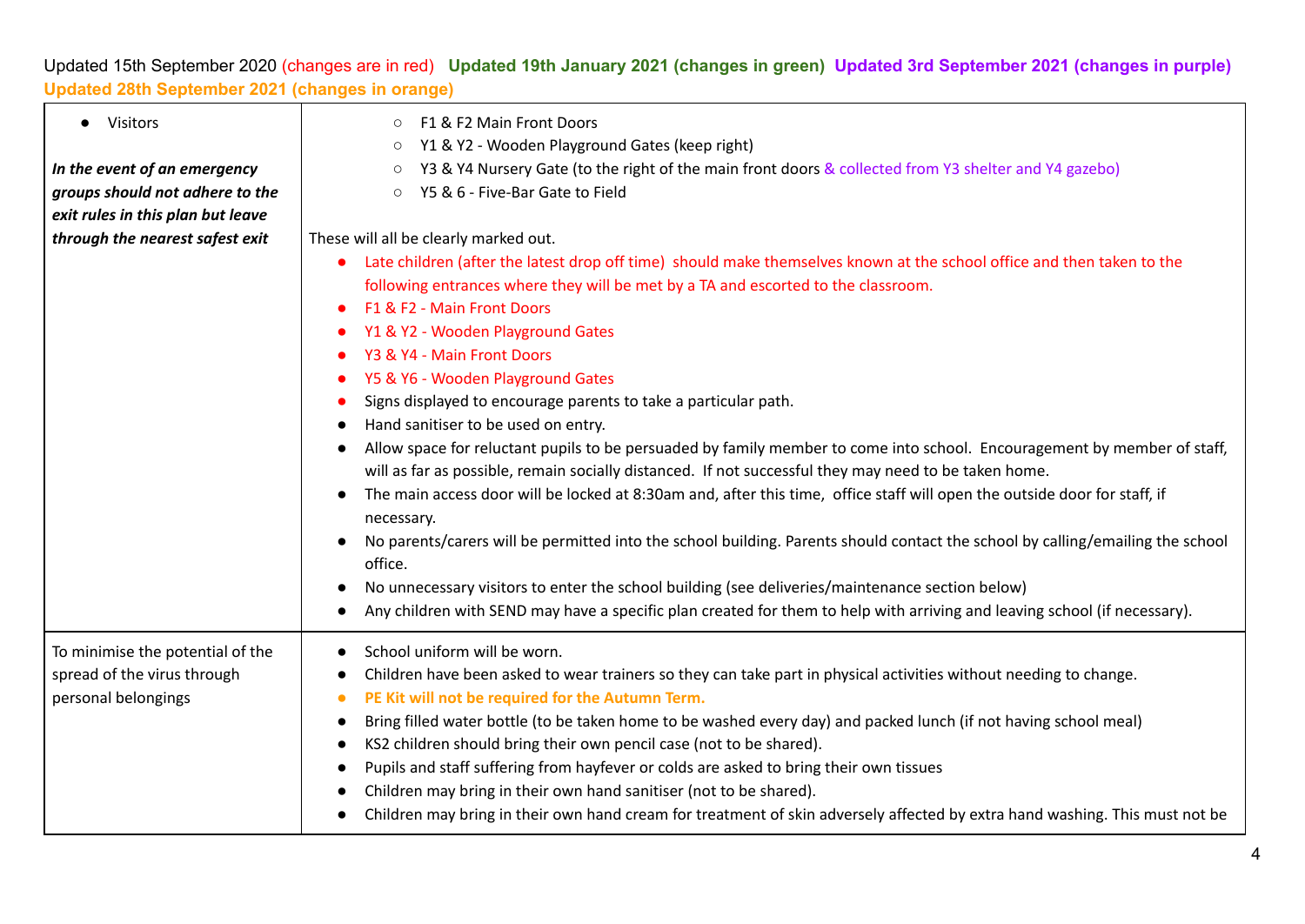|                                                                                                                                         | shared.<br>Pupils should not bring any unnecessary items into school - no toys/footballs.<br>Medication will need to be administered by parents/carers unless in pre arranged circumstances or if the child has a medical<br>plan in place.                                                                                                                                                                                                                                                                                                                                                                                                                                                                                                                                                                                                                                                                                                                                                                                                                                     |
|-----------------------------------------------------------------------------------------------------------------------------------------|---------------------------------------------------------------------------------------------------------------------------------------------------------------------------------------------------------------------------------------------------------------------------------------------------------------------------------------------------------------------------------------------------------------------------------------------------------------------------------------------------------------------------------------------------------------------------------------------------------------------------------------------------------------------------------------------------------------------------------------------------------------------------------------------------------------------------------------------------------------------------------------------------------------------------------------------------------------------------------------------------------------------------------------------------------------------------------|
| To minimise the potential of the<br>spread of the virus between the<br>separate groups in school                                        | Pupils and staff will remain in the same group, wherever possible. Where staff are required to work in more than one Year<br>group they will take more regular LFD tests.<br>Within each group the children may be divided into smaller groups in order: to promote social distancing and to minimise the<br>sharing of resources.                                                                                                                                                                                                                                                                                                                                                                                                                                                                                                                                                                                                                                                                                                                                              |
| In the event of an emergency<br>groups should not adhere to the<br>exit rules in this plan but leave<br>through the nearest safest exit | Break and lunch times and use of outdoor space to be timetabled.<br>$\bullet$<br>Resources that are shared between classes (such as sports equipment, art and science equipment) should be cleaned<br>frequently and left unused for a period of 48 hours (or 72 hours for plastics) before use by another group.<br>All staff and children must stay on the left when using the staircases and will avoid passing on the stair.<br>Y5/Y6 to use Y6 fire exit stairs.<br>Y3/Y4 to use Y3 fire exit stairs at the beginning and end of the day but will use the main staircase during the day.<br>Hand sanitiser to be placed inside and outside of the lift.<br>Designated toilets for each group (see access to toilets section below)<br>Each group only uses their allocated areas of the building.<br>There will be a tracking system in place for Supply staff, both TA and Teachers and also for permanent staff who have to move<br>across groups due to staff shortages.<br>Visitors Covid Protocol in place and distributed to visitors prior to arrival.<br>$\bullet$ |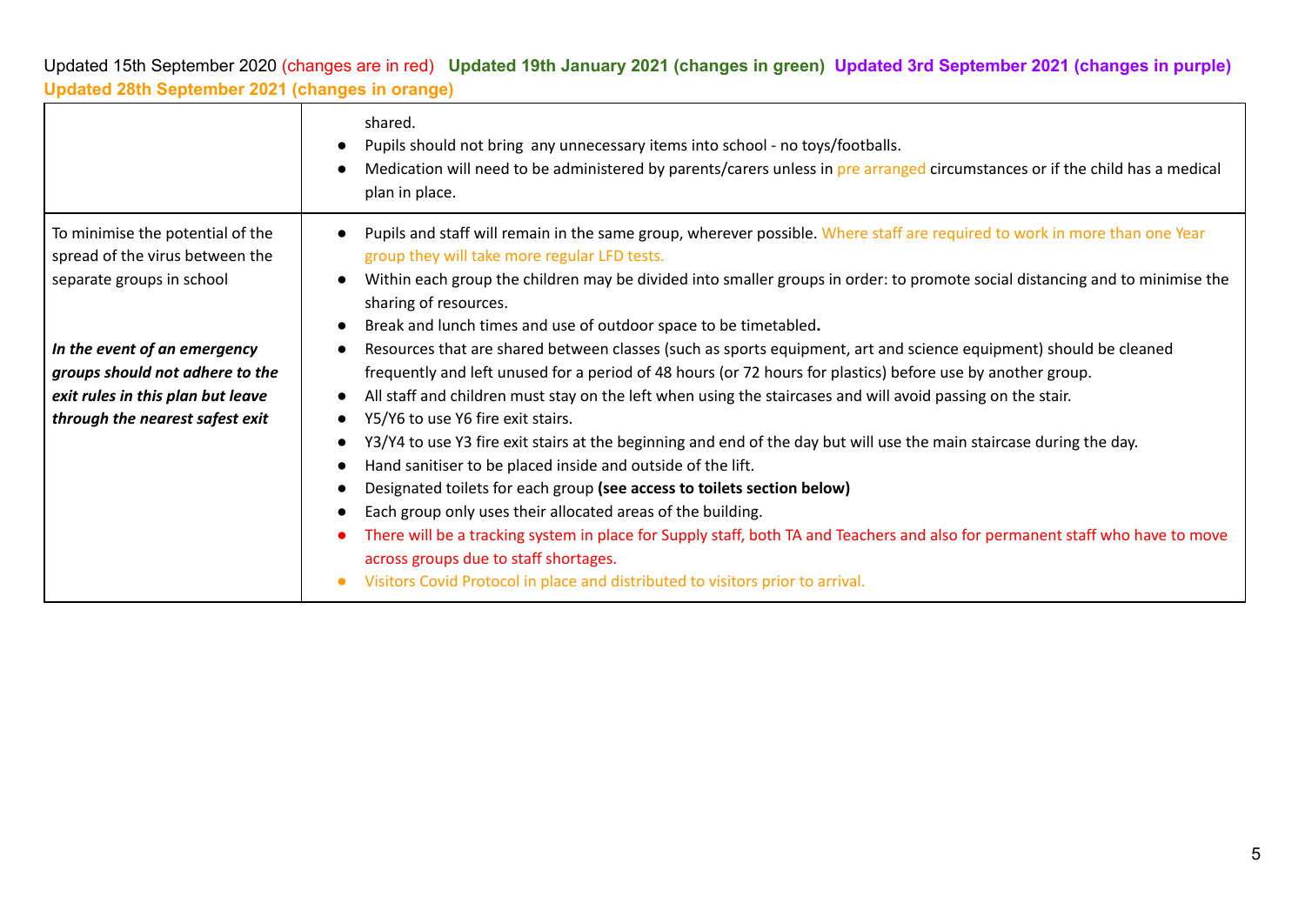| To minimise the potential for the<br>spread of the virus within each<br>group | Adults and KS2 children should try to stay 2m distance away from each other. They should avoid face to face contact with<br>$\bullet$<br>anyone and minimise time spent within 1 metre of anyone.<br>Where this is not possible (such as intimate care/first aid) we provide PPE in line with PHE advice.<br>$\bullet$<br>Areas will be as well ventilated as possible- windows $\&$ cooling tower vents to be opened first thing in the morning.<br>Doors to be propped open where possible and safe to do so.<br>Children will learn outside where possible (gazebos/tents on field).<br>Each pupil will be allocated a desk-space and labelled chair which they will use each time in school (not Early Years).<br>Teaching content may promote collaboration between children whilst remaining as physically distanced as possible.<br>Staff should not, wherever possible, lower themselves to respond to pupils at their height. They should stay out of the arc of<br>droplet transmission maintaining physical separation as much as possible.<br>Catch it, bin it, kill it message will be promoted and supported by the provision of bins (lidded) in each classroom.<br>We will ask parents/carers of nursery aged children to consider using only one provider at this time. If this is not possible, we<br>will be aware of which other providers are being used and will communicate with them in the event of any positive cases.<br>Early Years - extra consideration has been made for Early Years and this is available upon request (this may also apply to Y1 in<br>the Autumn Term). |
|-------------------------------------------------------------------------------|-----------------------------------------------------------------------------------------------------------------------------------------------------------------------------------------------------------------------------------------------------------------------------------------------------------------------------------------------------------------------------------------------------------------------------------------------------------------------------------------------------------------------------------------------------------------------------------------------------------------------------------------------------------------------------------------------------------------------------------------------------------------------------------------------------------------------------------------------------------------------------------------------------------------------------------------------------------------------------------------------------------------------------------------------------------------------------------------------------------------------------------------------------------------------------------------------------------------------------------------------------------------------------------------------------------------------------------------------------------------------------------------------------------------------------------------------------------------------------------------------------------------------------------------------------------------------------------------------------------|
| Preparation of learning<br>areas/classrooms and use of<br>learning resources  | Plan to deliver as much learning out of doors as possible.<br>$\bullet$<br>Soft furnishings, soft toys and toys/resources that are hard to clean are removed from learning areas. Those used in EYFS will<br>be sprayed at lunch time and at the end of the day.<br>Tables to be arranged in rows where possible (except in Early Years and Y1).<br>A rota will be put in place for use of ICT Suite. One week per class with 72 hours between use by a different class.<br>We will avoid working with shared resources as much as possible. Where this is not possible the resources will be cleaned<br>after use.<br>Photocopier/printer in ICT suite may only be used by KS2 staff and not by children.<br>Staff are responsible for cleaning down their own work stations after use.<br>Sand and Play dough can be used by following enhanced sanitation protocols.<br>$\bullet$<br>Fully supervised water tray with added anti-bacterial bubbles.<br>Children will have individual, named pots of playdough. This will be refreshed weekly and only used for dough disco.<br>No cooking.                                                                                                                                                                                                                                                                                                                                                                                                                                                                                                             |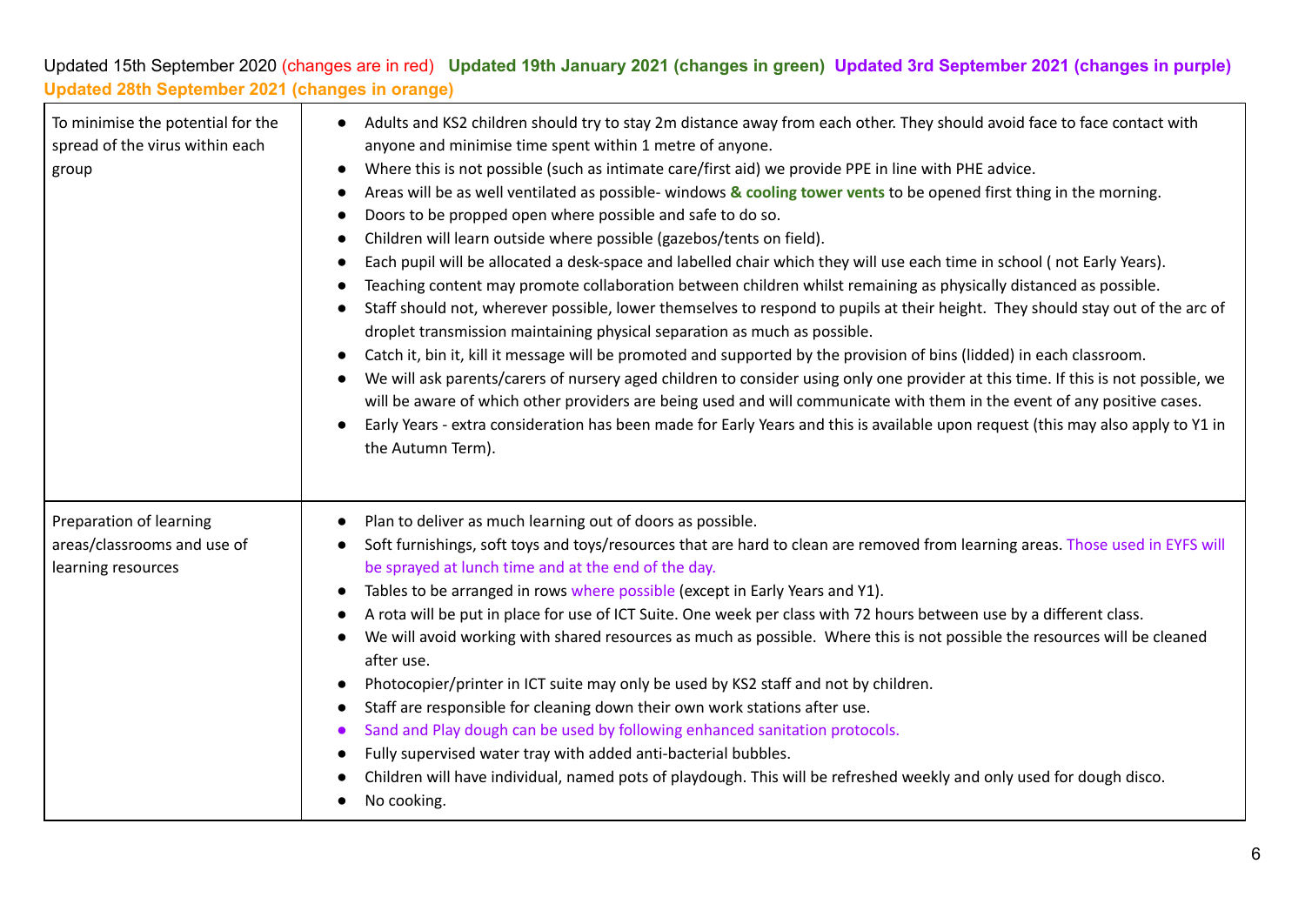|                                                                | Singing is allowed within bubbles both inside and out.<br>Indoor physical activities - children and staff should maintain as much distance as possible.                                                                                                                                                                                                                                                                                                                                                                                                                                                                                                                                                                                                                                                                          |
|----------------------------------------------------------------|----------------------------------------------------------------------------------------------------------------------------------------------------------------------------------------------------------------------------------------------------------------------------------------------------------------------------------------------------------------------------------------------------------------------------------------------------------------------------------------------------------------------------------------------------------------------------------------------------------------------------------------------------------------------------------------------------------------------------------------------------------------------------------------------------------------------------------|
| Social distancing at break and<br>lunch times                  | Snacks and lunch will be eaten in the classrooms or outside designated areas.<br>Lunches in a box to be placed outside each classroom. (No school-provided lunches.)<br>$\bullet$<br>Each class will be allocated an outdoor learning area and space. (see curriculum guidance)<br>Each class will be allocated a midday supervisor.<br>Pirate ship can be used by year 2 Playground climbing equipment can be used by year 1<br>Mud Kitchen to be used subject to cleaning schedule.<br>$\bullet$<br>Children can be encouraged to play collaboratively but maintaining distance between them.<br>Packed lunches or grab and go lunch bag provision only. (packed lunches from home, only Spring 2021)<br>Each year group will be kept separate during break and lunch times as much as possible<br>Lunch arrangements as above |
| To ensure social distancing in<br>shared areas of the building | No assemblies of more than one year group in the hall or collective gatherings in school.<br>Assemblies may be virtual if of more than one year group.                                                                                                                                                                                                                                                                                                                                                                                                                                                                                                                                                                                                                                                                           |
| Access of toilets                                              | Designated toilets for each group<br>F1 - F1 toilets<br>$\circ$<br>F <sub>2</sub> - F <sub>2</sub> toilets<br>Y1 - downstairs 'girls' toilets<br>$\circ$<br>Y2 - downstairs 'boys' toilets<br>$\circ$<br>Y3 - upstairs 'girls' toilets<br>$\circ$<br>Y4 - staff 'ladies' toilets (to be under review)<br>Y5 - Upstairs accessible (disabled) toilet during class time and downstairs 'Boys'' Changing Room during break and<br>$\circ$<br>lunch times.<br>Y6 - upstairs 'boys'<br>$\circ$<br>If there is more than one cubicle in the designated toilets, one cubicle will be assigned to girls and the other will be assigned<br>to boys. However, only one child at a time will use the toilet area.<br>Children are to be reminded to wash their hands for 20 seconds after using the toilets.                                |
| Access to water                                                | School water fountains turned off and covered.<br>$\bullet$                                                                                                                                                                                                                                                                                                                                                                                                                                                                                                                                                                                                                                                                                                                                                                      |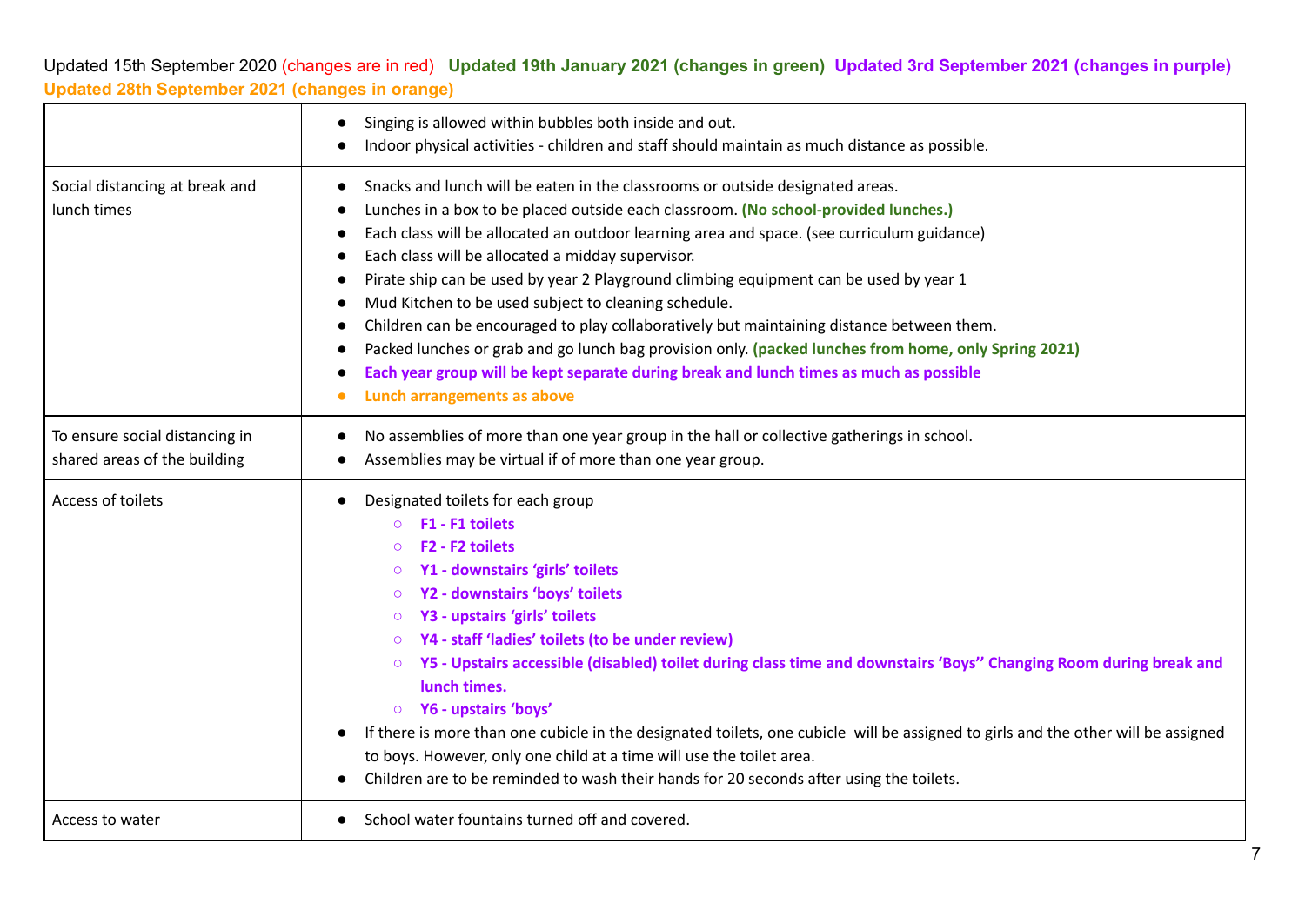|                                         | Children to bring filled water bottles and these must be taken home to clean at the end of each day.<br>Early Years and KS1 Children - Staff will refill children's water bottles at given points during the day. When doing this staff<br>should ensure that bottles do not come into contact with each other.<br>KS2 children - Children to be supervised in filling their own water bottles from their designated activity area at allocated times.<br>$\bullet$<br>Hands to be sanitised before this.                                                                                                                                                                                            |
|-----------------------------------------|------------------------------------------------------------------------------------------------------------------------------------------------------------------------------------------------------------------------------------------------------------------------------------------------------------------------------------------------------------------------------------------------------------------------------------------------------------------------------------------------------------------------------------------------------------------------------------------------------------------------------------------------------------------------------------------------------|
| Keep occupied spaces well<br>ventilated | A windows & cooling tower vents to be opened first thing in the morning.<br>Doors to be propped open where possible and safe to do so<br>Windows should be opened wider when the room is unoccupied to allow for greater circulation of air.<br>DfE CO2 monitor to be used when delivered<br>School funded CO2 monitor purchased to monitor effectiveness of circulation of air asap.<br>Ventilation monitoring project in place to track CO2 levels in classrooms.                                                                                                                                                                                                                                  |
| Social distancing of staff              | For refreshments, teaching staff should use their designated activity area. Office Staff to use 'Back Office' facilities.<br>Staff are encouraged to bring in/use their own flask/mug and utensils<br>For toilets, staff should use<br>○ Y3/4 & Y5/6 staff to use the upstairs 'gents' toilets<br>Early Years & Office staff staff use downstairs Early Years toilet<br>$\circ$<br>Y1/Y2 staff girls changing rooms<br>$\circ$<br>Male staff to use designated boys changing room<br>$\circ$<br>Use of hand dryers will be avoided, where possible.<br>Staff to use own pen/pencils.<br>If staff from different groups need to liaise they should do so at at least 2m apart and preferably outside. |
| Working in school office                | Maximum of three/one (SPR 2021) staff working in the main office at any one time. Non-admin staff must visit the door<br>(marked Window A) and should not enter the office.<br>Office will be well ventilated windows to be opened first thing in the morning and doors propped open.<br>Only office staff to use photocopier and it to be cleaned on a regular basis throughout the day.<br>As office staff do not have a breakout area there will be a sign on the door indicating who is on their lunch break at a<br>particular time, if another member of office staff could be approached during these times.<br>Telephones to be wiped with anti-bac every day and in between users           |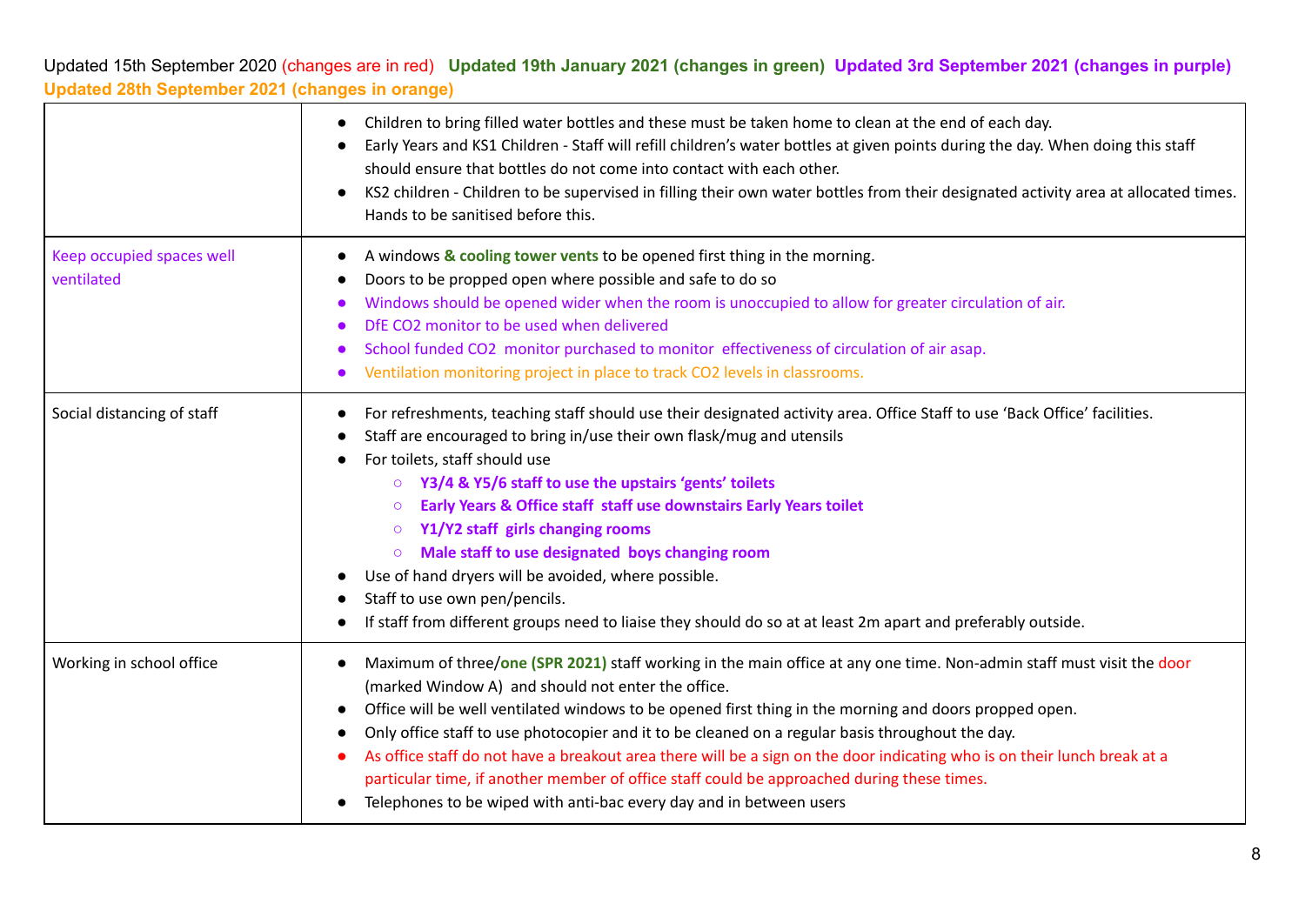|                                                                                                               | Registers - Early Years will use a paper register but other classes will use an electronic register.                                                                                                                                                                                                                                                                                                                                                                                                                                                                                                                                                                                                                                                                                                                                                                                                                                                                                                                                                                                                                                                                                                                                                                                                                                                                                                                                                                                                                                                                                                                                                                                                                                                                                                                                                                                                                                                                                                                                                                                                                                                                                                                                                                                                                  |
|---------------------------------------------------------------------------------------------------------------|-----------------------------------------------------------------------------------------------------------------------------------------------------------------------------------------------------------------------------------------------------------------------------------------------------------------------------------------------------------------------------------------------------------------------------------------------------------------------------------------------------------------------------------------------------------------------------------------------------------------------------------------------------------------------------------------------------------------------------------------------------------------------------------------------------------------------------------------------------------------------------------------------------------------------------------------------------------------------------------------------------------------------------------------------------------------------------------------------------------------------------------------------------------------------------------------------------------------------------------------------------------------------------------------------------------------------------------------------------------------------------------------------------------------------------------------------------------------------------------------------------------------------------------------------------------------------------------------------------------------------------------------------------------------------------------------------------------------------------------------------------------------------------------------------------------------------------------------------------------------------------------------------------------------------------------------------------------------------------------------------------------------------------------------------------------------------------------------------------------------------------------------------------------------------------------------------------------------------------------------------------------------------------------------------------------------------|
| Response if an outbreak occurs<br><b>REFER TO SCHOOL FLOW CHART</b><br>and OUTBREAK MANAGEMENT<br><b>PLAN</b> | We will notify the school community if a pupil or member of staff has tested positive with a LFD test.<br>٠<br>We will follow PHE 'Actions to be taken by schools' (Version 10: 14/01/2021)<br>We will engage with the NHS Test and Trace process and inform staff and parents/carers that they must be willing to:-<br>book a test if they are displaying symptoms. Staff and pupils must not come into the school if they have symptoms,<br>$\circ$<br>and must be sent home to self-isolate if they develop them in school. All children can be tested, including children<br>under 5, but children aged 11 and under will need to be helped by their parents/carers if using a home testing kit<br>provide details of anyone they have been in close contact with if they were to test positive for coronavirus (COVID-19)<br>$\circ$<br>or if asked by NHS Test & Trace<br>self-isolate if they have been in close contact with someone who develops coronavirus (COVID-19) symptoms or<br>$\circ$<br>someone who tests positive for coronavirus (COVID-19)<br>We will ask parents/carers and staff to inform us immediately of the results of a test:<br>if someone tests negative, if they feel well and no longer have symptoms similar to coronavirus (COVID-19), they can<br>$\circ$<br>stop self-isolating. They could still have another virus, such as a cold or flu $-$ in which case it is still best to avoid<br>contact with other people until they are better. Other members of their household can stop self-isolating.<br>if someone tests positive, they should follow the 'stay at home: guidance for households with possible or confirmed<br>$\circ$<br>coronavirus (COVID-19) infection' and must continue to self-isolate for at least 7 days from the onset of their<br>symptoms and then return to school only if they do not have symptoms other than cough or loss of sense of<br>smell/taste. This is because a cough or anosmia can last for several weeks once the infection has gone. The 7-day<br>period starts from the day when they first became ill. If they still have a high temperature, they should keep<br>self-isolating until their temperature returns to normal. Other members of their household should continue<br>self-isolating for the full 10 days (SPR 2021). |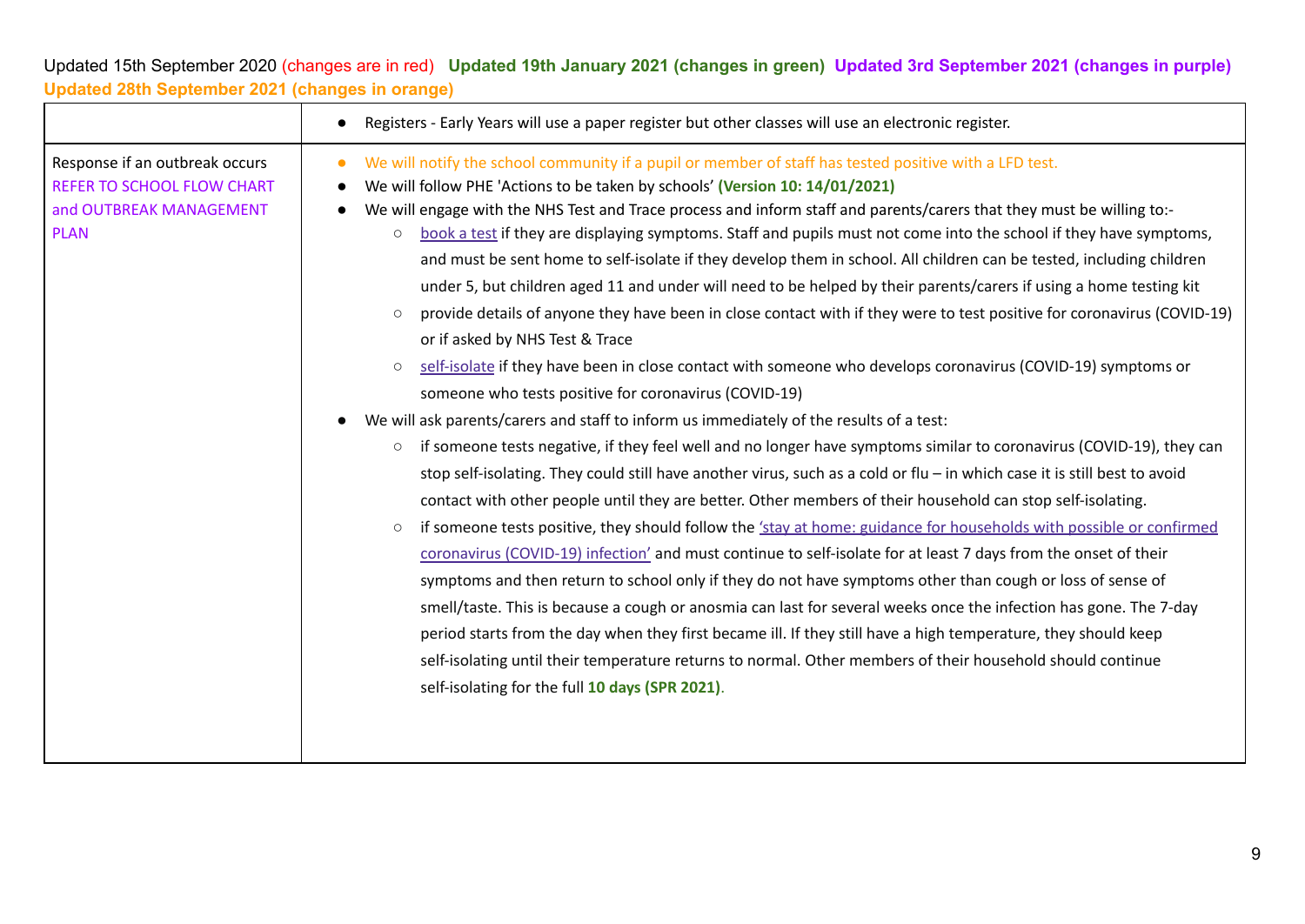| Procedures for administering first<br>aid and intimate care                          | Ensure there is at least one member of staff who is First Aid trained in the class group, wherever possible.<br>PPE equipment to be worn if a member of staff carries out first aid involving bodily fluids or intimate care (Supplies of gloves,<br>facemask and plastic aprons are all available).<br>Pupils will have this explained to them so that they know what to expect.<br>Staff should wash their hands and wrists extremely thoroughly after providing first aid and intimate care - being aware that<br>removing gloves is difficult to achieve without contaminating yourself.<br>First aid and intimate care to be recorded so that where necessary contact tracing can be facilitated.<br>Staff should follow their normal practice when changing nappies, provided the child is not showing symptoms of coronavirus<br>(COVID-19). This includes continuing to use the PPE that they would normally wear in these situations, for example, aprons<br>and gloves. If a child shows symptoms, they should not attend a childcare setting. They should be at home and get tested.<br>Staff are welcome to bring a change of clothes in case they want to change after administering first aid or intimate care.<br>Parents who are required to come into school to provide intimate care to children should be identified beforehand and shown<br>into the designated toilet area, they are required to wear a face covering whilst in the school.<br>Staff can wear a face shield or mask when within 1m of a child when administering specific medical care and should wash<br>hands before and after. |
|--------------------------------------------------------------------------------------|------------------------------------------------------------------------------------------------------------------------------------------------------------------------------------------------------------------------------------------------------------------------------------------------------------------------------------------------------------------------------------------------------------------------------------------------------------------------------------------------------------------------------------------------------------------------------------------------------------------------------------------------------------------------------------------------------------------------------------------------------------------------------------------------------------------------------------------------------------------------------------------------------------------------------------------------------------------------------------------------------------------------------------------------------------------------------------------------------------------------------------------------------------------------------------------------------------------------------------------------------------------------------------------------------------------------------------------------------------------------------------------------------------------------------------------------------------------------------------------------------------------------------------------------------------------------------------------------------------------------|
| Safeguarding provision                                                               | In the event of Safeguarding lead or deputy not being present at school call the MASH Consultation Line on 0345 6061499.                                                                                                                                                                                                                                                                                                                                                                                                                                                                                                                                                                                                                                                                                                                                                                                                                                                                                                                                                                                                                                                                                                                                                                                                                                                                                                                                                                                                                                                                                               |
| Pupil wellbeing<br>and<br>Pupils with SEND or who are<br>considered to be vulnerable | Social stories, recordings of songs and other appropriate resources will be used to support children in understanding the<br>current situation.<br>Staff will take time to explain and help children to follow the control measures in this risk assessment. Particular<br>consideration will be given to pupils with SEND and EHCPs.<br>Pupils shown what staff look like wearing PPE equipment to be worn during first aid or intimate care so as not to be alarming.<br>Teachers are to be professionally curious. Build on knowledge of families and children and through conversations with parents<br>$\bullet$<br>identify any changes in situations for families.<br>Provide a curriculum of care, well being, emotional health, resilience and self-regulation with space and time for their possible<br>worries and anxieties.                                                                                                                                                                                                                                                                                                                                                                                                                                                                                                                                                                                                                                                                                                                                                                               |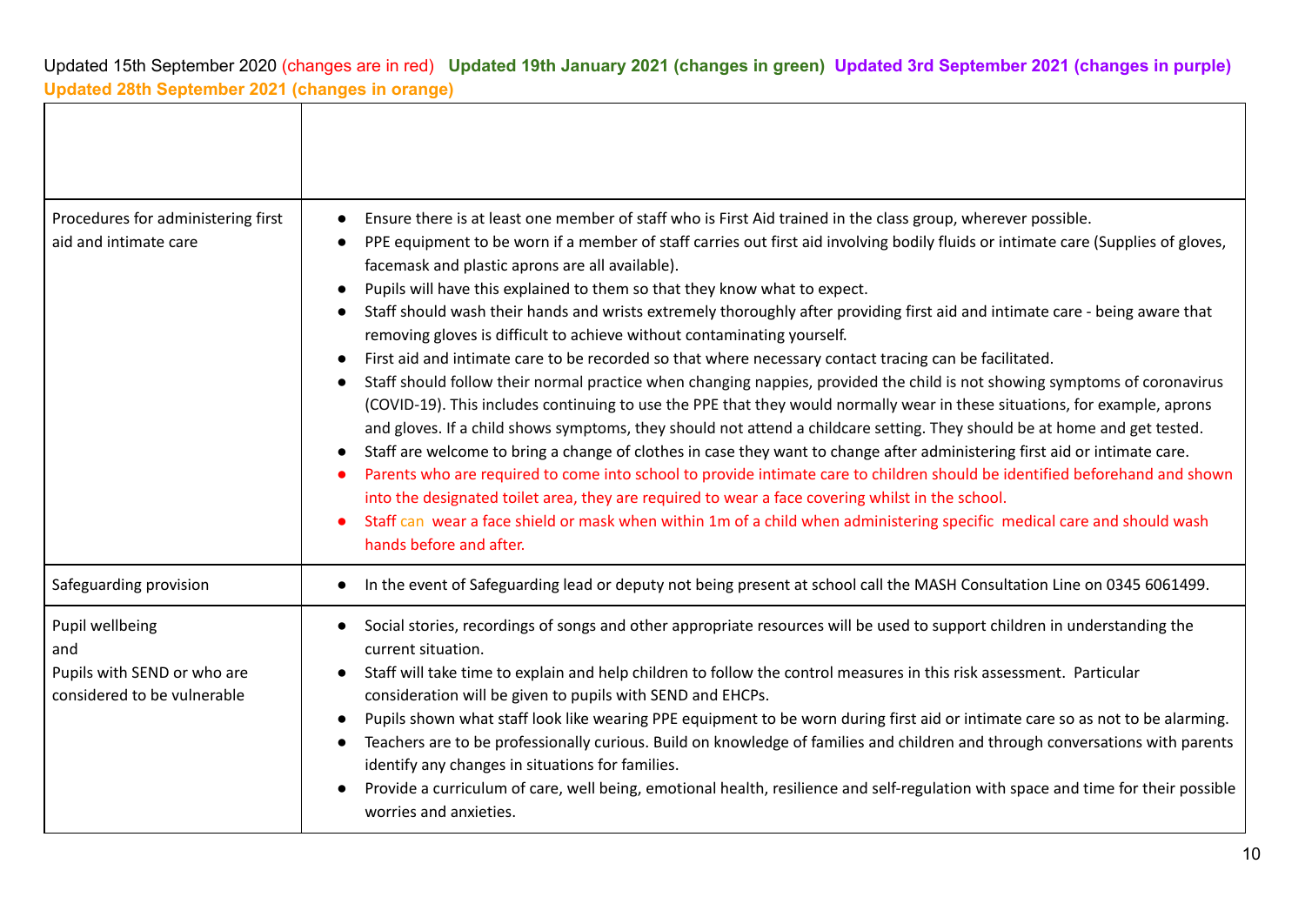|                                                 | To be aware of resources available to support a child has been affected by a bereavement in the family<br>www.winstonswish.org/<br>www.childbereavementuk.org/<br>The DfE is providing additional support for pupils and staff - Extra mental health support for pupils and teachers.<br>$\bullet$<br>For children who have an education health and care (EHC) plan, attendance is expected where it is determined, following a<br>risk assessment, that their needs can be as safely or more safely met in the educational environment.<br>Consideration and additional risk assessments will be made for pupils (in liaison with parents and external supporting agencies<br>as appropriate) who may need them for any of the following reasons:<br>Access to the building<br>$\circ$<br>Access to available resources<br>$\circ$<br>Challenging behaviour<br>$\circ$<br>Difficulty understanding the control measures which need to be in place<br>$\circ$<br>EHCP (additional risk assessment in place) - Families will be contacted by TN<br>$\circ$<br>Visits by external services will be pre arranged with SEND team and protocols to be agreed by visitor and WPS staff prior to visit. |
|-------------------------------------------------|--------------------------------------------------------------------------------------------------------------------------------------------------------------------------------------------------------------------------------------------------------------------------------------------------------------------------------------------------------------------------------------------------------------------------------------------------------------------------------------------------------------------------------------------------------------------------------------------------------------------------------------------------------------------------------------------------------------------------------------------------------------------------------------------------------------------------------------------------------------------------------------------------------------------------------------------------------------------------------------------------------------------------------------------------------------------------------------------------------------------------------------------------------------------------------------------------|
| Compliance / unsafe behaviour of<br>pupils      | Consideration and additional assessment of risk will be made for pupils where appropriate.<br>Any pupil who is deliberately and persistently not complying with the school's control measures will be warned that their<br>parents will be contacted to inform them of the breach/es and parents may be required to take them home.                                                                                                                                                                                                                                                                                                                                                                                                                                                                                                                                                                                                                                                                                                                                                                                                                                                              |
| Deliveries and visits for school<br>maintenance | Essential visitors only.<br>Visits to be pre-arranged.<br>Visitors should wear PPE (gloves at a minimum)<br>Telephone/virtual meetings to take place where possible<br>Areas in need of maintenance to be cordoned off to children<br>Check that visiting maintenance staff follow school procedures including the wearing of face coverings and gloves where<br>appropriate.<br>SCC staff should wear appropriate PPE as per the procedures for school staff.<br>Deliveries to be left outside of school building, where possible, and collected by school staff.<br>WPS staff can turn away maintenance visitors who are not wearing PPE or who are not following risk assessment procedures.<br>Ask the visitor to have their company contact the school office. If in any doubt at all, feel confident to not admit a visitor to<br>the premises.                                                                                                                                                                                                                                                                                                                                            |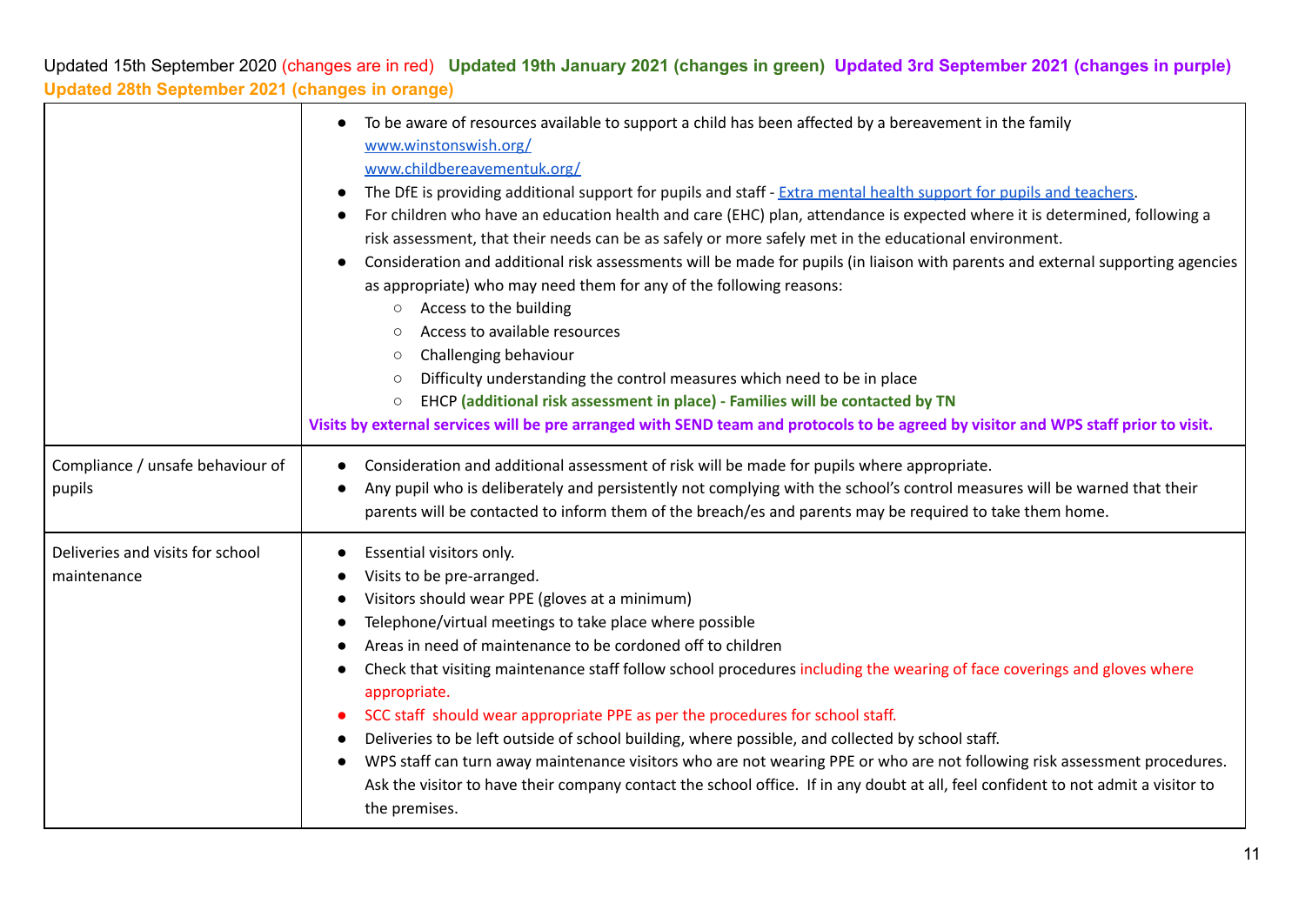| Staff well being and Impact on<br>staff of this stressful situation | Staff to be reminded that they have potentially higher levels of vulnerability to infection than pupils.<br>We recognise that these times are incredibly stressful for all staff therefore, we are sharing all our resources for good mental<br>health and wellbeing and signposting staff to relevant professional bodies.<br>The DfE is providing additional support - Extra mental health support for pupils and teachers<br>$\bullet$<br>The Education Support Partnership Education Support - the mental health and wellbeing charity for education staff provides a<br>free helpline for school staff.<br>Staff are encouraged to raise any questions or worries with members of SLT.<br>$\bullet$<br>This risk assessment to be shared with all staff and it remains under constant review.<br>It is expected that staff will comply with the control measures that need to be in place<br>Staff will be expected to attend work unless they have prior agreement from the Headteacher.<br>There are benches at the front of the school building that can be used by staff in order to have space away from the children if<br>they wish to us these (No longer in use)<br>email from HT to keep all staff updated. |
|---------------------------------------------------------------------|----------------------------------------------------------------------------------------------------------------------------------------------------------------------------------------------------------------------------------------------------------------------------------------------------------------------------------------------------------------------------------------------------------------------------------------------------------------------------------------------------------------------------------------------------------------------------------------------------------------------------------------------------------------------------------------------------------------------------------------------------------------------------------------------------------------------------------------------------------------------------------------------------------------------------------------------------------------------------------------------------------------------------------------------------------------------------------------------------------------------------------------------------------------------------------------------------------------------------|
| Wraparound Care                                                     | We will be providing Wraparound Care (Breakfast and After School Club).<br>A separate Risk Assessment has been created for Willow Garden Wraparound Clubs and their Risk Assessment follows the<br>basic principles outlined in this Risk Assessment.<br>Member of SLT to be on duty from 8am - 6pm                                                                                                                                                                                                                                                                                                                                                                                                                                                                                                                                                                                                                                                                                                                                                                                                                                                                                                                        |
| <b>Recruitment</b>                                                  | <b>Candidates and Governor to sanitise hands on arrival</b><br>Face coverings must be worn<br>2m distance maintained at all times<br>Classroom doors open so that the spaces can be viewed from the corridor; downstairs rooms can also be viewed from the<br>playground<br><b>Ensure school is well ventilated</b><br>Interviews:<br><b>IT Suite to be used for interviews</b><br>Higher and lower level windows open to maximise ventilation<br>Conference table removed or rearranged to allow for 2m distancing<br><b>Face coverings may be required</b><br>Panel members' and candidates' hands to be sanitised on arrival                                                                                                                                                                                                                                                                                                                                                                                                                                                                                                                                                                                            |